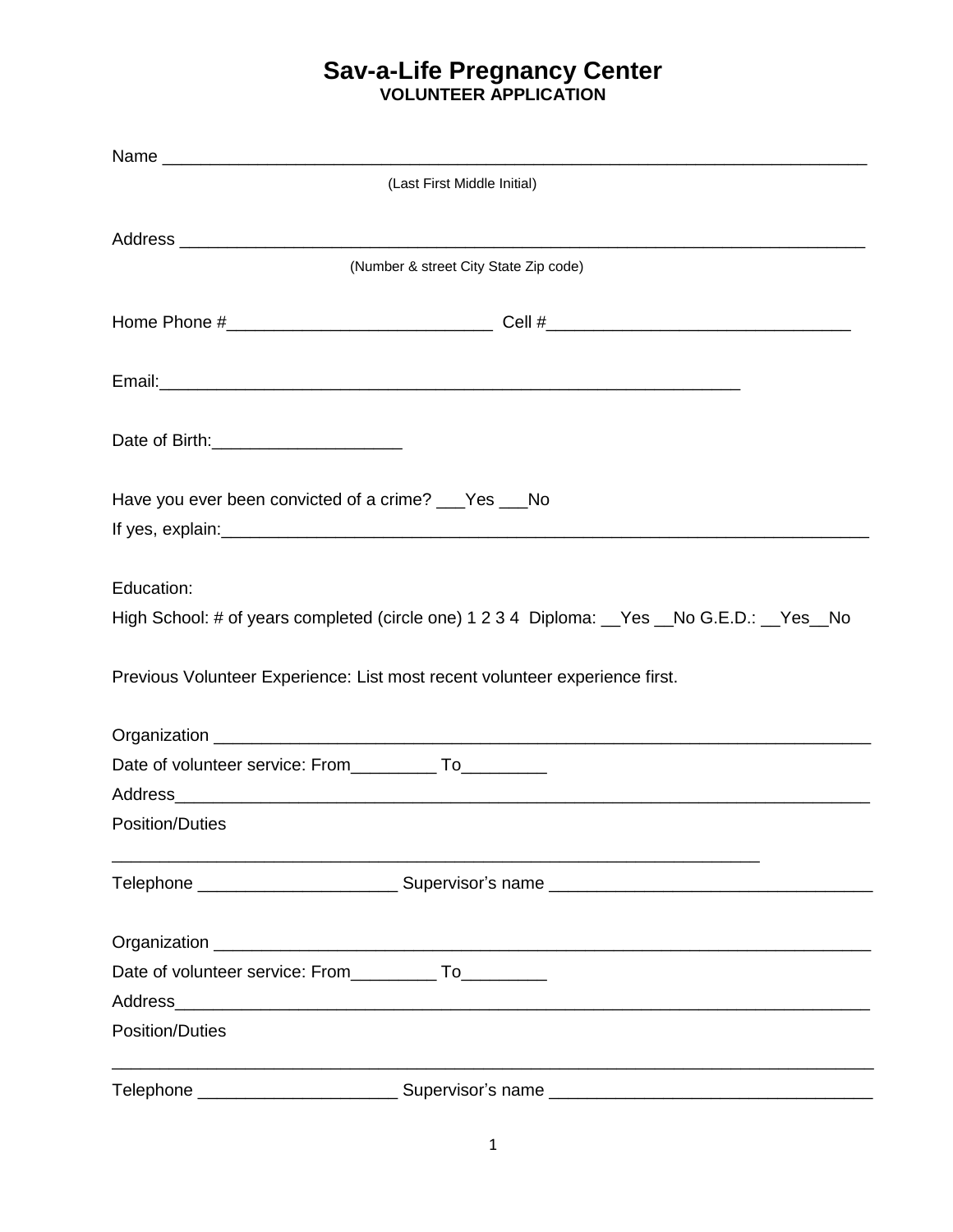\_\_\_\_\_\_\_\_\_\_\_\_\_\_\_\_\_\_\_\_\_\_\_\_\_\_\_\_\_\_\_\_\_\_\_\_\_\_\_\_\_\_\_\_\_\_\_\_\_\_\_\_\_\_\_\_\_\_\_\_\_\_\_\_\_\_\_\_\_\_\_\_\_\_\_\_\_\_

#### ADDITIONAL INFORMATION

1. What is your reason for seeking to volunteer here?

2. Do you consider yourself a Christian? \_\_\_ Yes \_\_\_ No If yes, how long have you been a Christian? \_\_\_\_\_\_\_\_\_\_\_\_\_\_

3. As a Christian, what is the basis of your salvation?

4. Please provide the following information concerning your local church.

| Pastor's name                      |  |
|------------------------------------|--|
|                                    |  |
| Positions in which you have served |  |

\_\_\_\_\_\_\_\_\_\_\_\_\_\_\_\_\_\_\_\_\_\_\_\_\_\_\_\_\_\_\_\_\_\_\_\_\_\_\_\_\_\_\_\_\_\_\_\_\_\_\_\_\_\_\_\_\_\_\_\_\_\_\_\_\_\_\_\_\_\_\_\_\_\_\_\_\_\_

5. This organization is a Christian pro-life ministry. We believe that our faith in Jesus Christ empowers us, enables us, and motivates us to provide pregnancy services in this community. Please write a brief statement about how your faith would affect your volunteer work at this center.

\_\_\_\_\_\_\_\_\_\_\_\_\_\_\_\_\_\_\_\_\_\_\_\_\_\_\_\_\_\_\_\_\_\_\_\_\_\_\_\_\_\_\_\_\_\_\_\_\_\_\_\_\_\_\_\_\_\_\_\_\_\_\_\_\_\_\_\_\_\_\_\_\_\_\_\_\_\_\_\_ \_\_\_\_\_\_\_\_\_\_\_\_\_\_\_\_\_\_\_\_\_\_\_\_\_\_\_\_\_\_\_\_\_\_\_\_\_\_\_\_\_\_\_\_\_\_\_\_\_\_\_\_\_\_\_\_\_\_\_\_\_\_\_\_\_\_\_\_\_\_\_\_\_\_\_\_\_\_\_\_ \_\_\_\_\_\_\_\_\_\_\_\_\_\_\_\_\_\_\_\_\_\_\_\_\_\_\_\_\_\_\_\_\_\_\_\_\_\_\_\_\_\_\_\_\_\_\_\_\_\_\_\_\_\_\_\_\_\_\_\_\_\_\_\_\_\_\_\_\_\_\_\_\_\_\_\_\_\_\_\_

\_\_\_\_\_\_\_\_\_\_\_\_\_\_\_\_\_\_\_\_\_\_\_\_\_\_\_\_\_\_\_\_\_\_\_\_\_\_\_\_\_\_\_\_\_\_\_\_\_\_\_\_\_\_\_\_\_\_\_\_\_\_\_\_\_\_\_\_\_\_\_\_\_\_\_\_\_\_\_\_ \_\_\_\_\_\_\_\_\_\_\_\_\_\_\_\_\_\_\_\_\_\_\_\_\_\_\_\_\_\_\_\_\_\_\_\_\_\_\_\_\_\_\_\_\_\_\_\_\_\_\_\_\_\_\_\_\_\_\_\_\_\_\_\_\_\_\_\_\_\_\_\_\_\_\_\_\_\_\_\_

6. What special skills, talents, gifts, or personality traits would you bring to this ministry?

| 7. Have you ever counseled a woman who was considering an abortion? ___ Yes _ | - No |  |
|-------------------------------------------------------------------------------|------|--|
| (Explanation)                                                                 |      |  |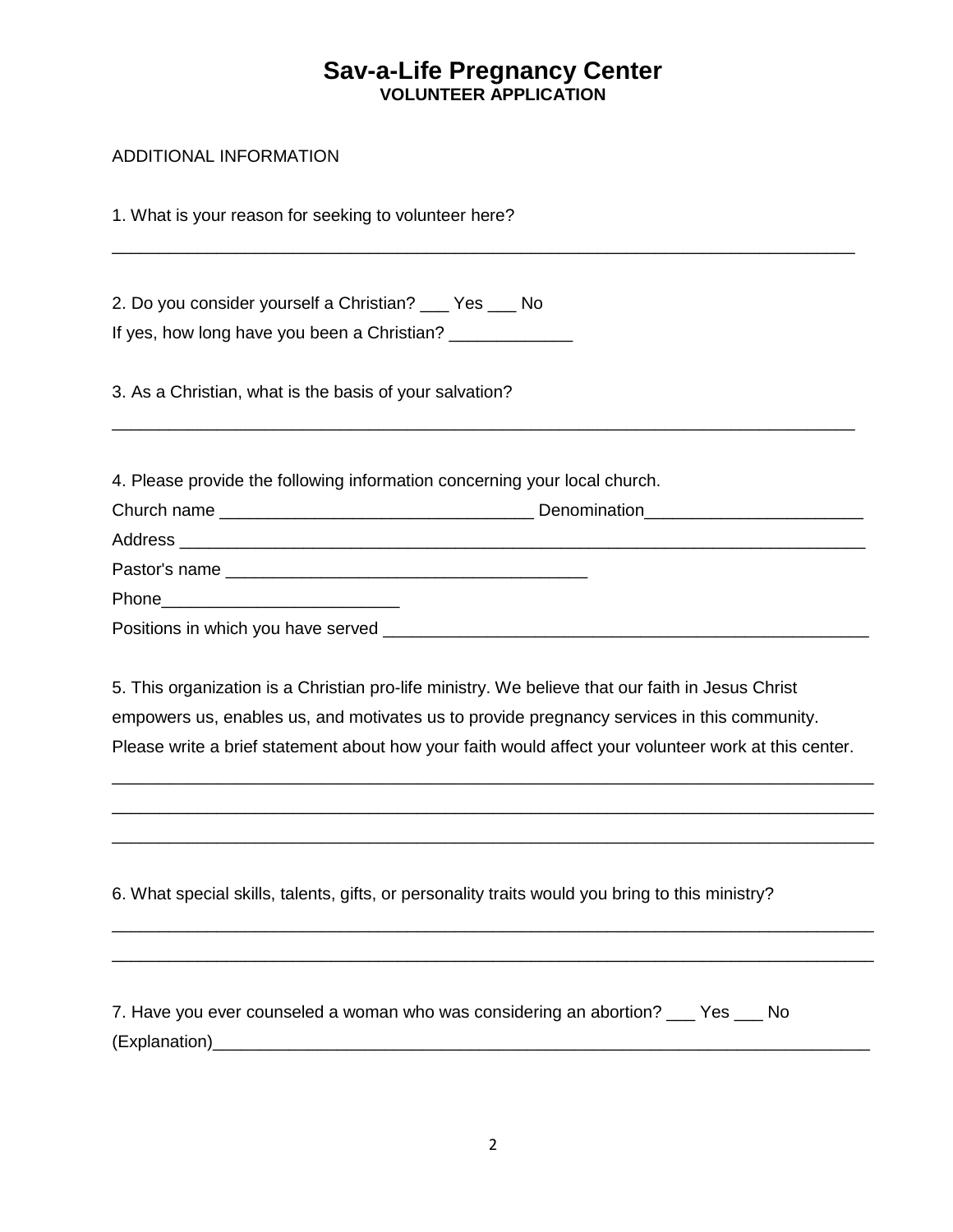| 8. Have you had any traumatic experiences relating to abortion? ___ Yes ___ No                                                                                                                                                                                                                                             |  |  |  |
|----------------------------------------------------------------------------------------------------------------------------------------------------------------------------------------------------------------------------------------------------------------------------------------------------------------------------|--|--|--|
| 9. Have you ever known a single pregnant woman? __ Yes __ No                                                                                                                                                                                                                                                               |  |  |  |
| 10. Under what circumstances would you consider abortion as an alternative for a woman with an<br>unplanned pregnancy?<br>________________ Never an option<br>In cases of rape or incest                                                                                                                                   |  |  |  |
| In cases where the mother's life was in extreme peril<br>_____________ In cases of extreme psychological distress<br>______________Other (specify)                                                                                                                                                                         |  |  |  |
| 11. Please list any books, films, or other material that you have read or viewed that relate to<br>abortion, pregnancy, or alternatives to abortion.                                                                                                                                                                       |  |  |  |
| 12. How would you rate yourself in the following areas?<br>a. Knowledge of abortion methods excellent ___ good___ fair___ poor___<br>b. Knowledge of current laws concerning abortion excellent ___ good___ fair___ poor___<br>c. Knowledge of what the Bible teaches about abortion excellent ___ good___ fair___ poor___ |  |  |  |
| 13. Are you currently or have you ever been involved in seeking to adopt a child? ___ Yes ___ No                                                                                                                                                                                                                           |  |  |  |
| 14. What do you consider to be your possible areas of weakness?                                                                                                                                                                                                                                                            |  |  |  |

15. Are there any particular personality types with whom you have difficulty working?

\_\_\_\_\_\_\_\_\_\_\_\_\_\_\_\_\_\_\_\_\_\_\_\_\_\_\_\_\_\_\_\_\_\_\_\_\_\_\_\_\_\_\_\_\_\_\_\_\_\_\_\_\_\_\_\_\_\_\_\_\_\_\_\_\_\_\_\_\_\_\_\_\_\_\_\_\_\_\_\_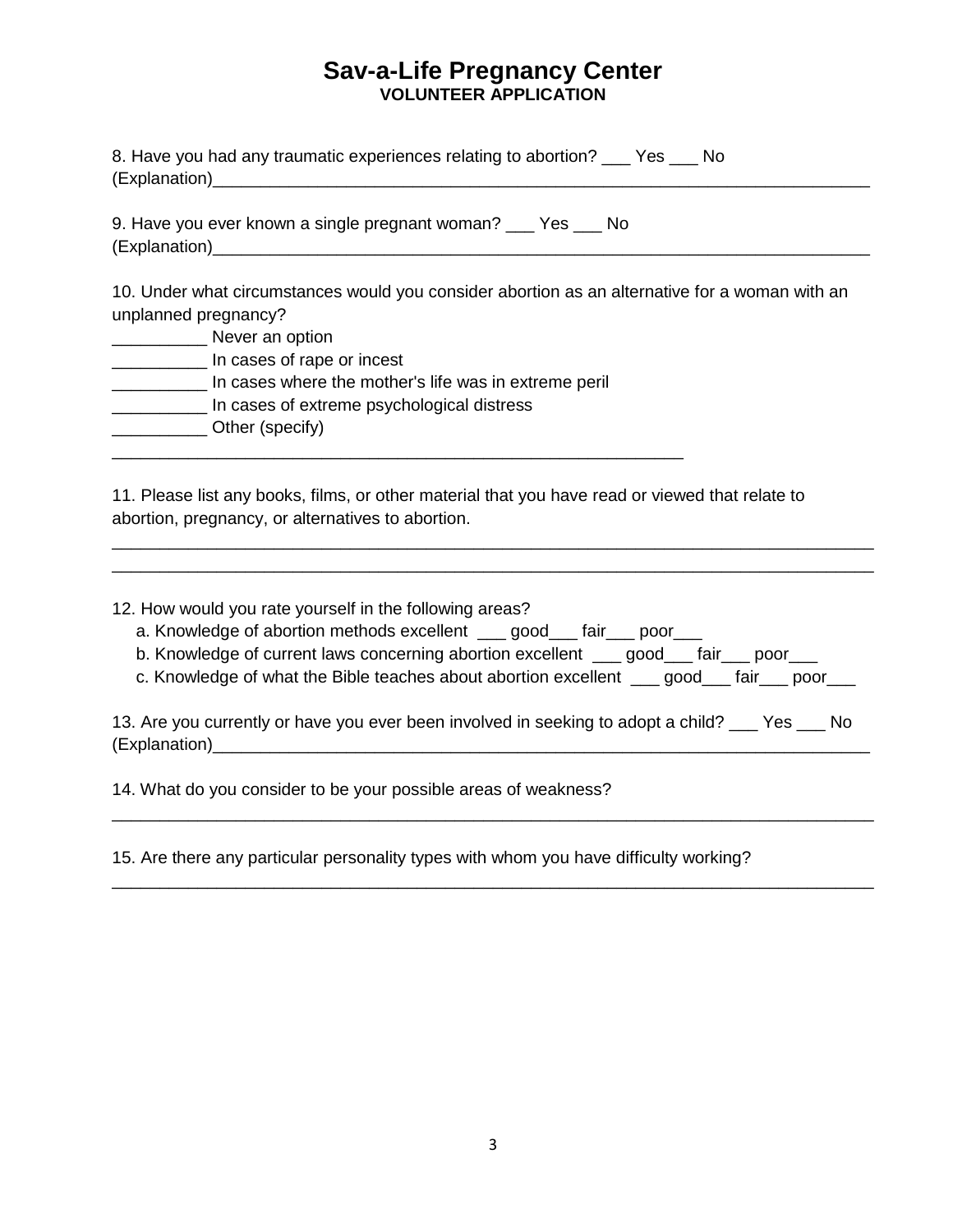#### **REFERENCES**

Please list persons who are not related to you and who have known you for at least two years, including your pastor.

# **Reference 1** Address and the contract of the contract of the contract of the contract of the contract of the contract of the contract of the contract of the contract of the contract of the contract of the contract of the contract of th Years acquainted \_\_\_\_\_\_\_\_\_\_\_\_\_\_\_ Relationship \_\_\_\_\_\_\_\_\_\_\_\_\_\_\_\_\_\_\_\_\_\_\_\_\_\_\_\_\_\_\_\_\_\_\_ Reference 2 Reference 3 Address and the contract of the contract of the contract of the contract of the contract of the contract of the contract of the contract of the contract of the contract of the contract of the contract of the contract of th Phone # Reference 4 Name and the contract of the contract of the contract of the contract of the contract of the contract of the contract of the contract of the contract of the contract of the contract of the contract of the contract of the c Address and the contract of the contract of the contract of the contract of the contract of the contract of the contract of the contract of the contract of the contract of the contract of the contract of the contract of th

| Phone #          |              |
|------------------|--------------|
| Years acquainted | Relationship |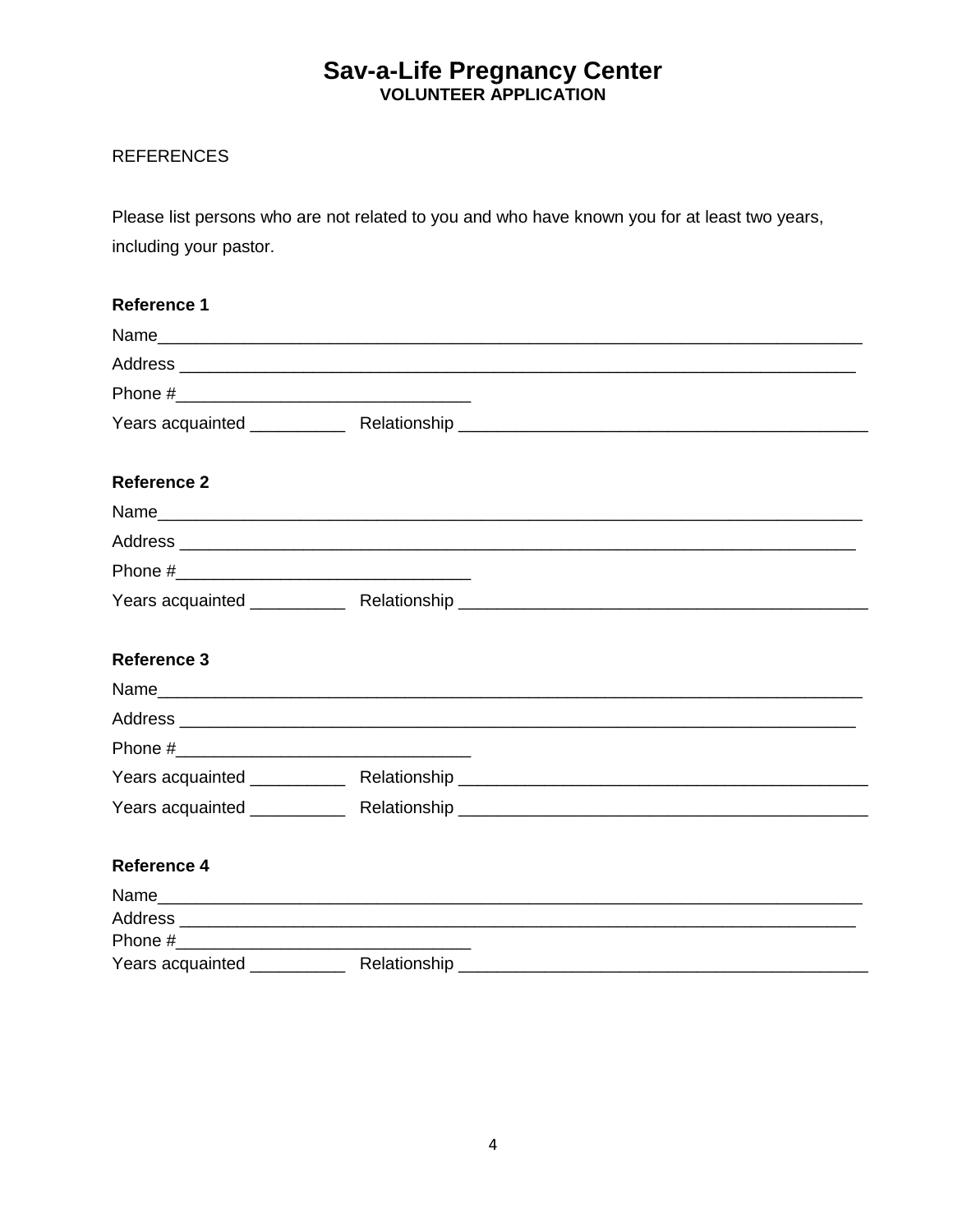#### APPLICANT'S CERTIFICATION AND AGREEMENT

I certify that the facts set forth in this volunteer application are true and complete to the best of my knowledge, and I authorize the pregnancy center to verify their accuracy and to obtain reference information concerning my character and capabilities. I release the pregnancy center and any person or entity providing such reference information from any and all liability relating to the provision of such information or relating to any decisions made based upon such information. I give permission to the center to conduct a criminal background check to the extent that my volunteer duties may involve direct interaction with minors. If I become a volunteer at the pregnancy center, I agree to fully adhere to its policies and rules, including those rules relating to maintaining client confidentiality. I recognize that, as a volunteer, I will serve in a different role than the employees of the pregnancy center, and I am not seeking, nor expecting to receive, any compensation or other benefits in return for any volunteer services which I may provide for this ministry. I further certify that I have read and that I am in full agreement with the pregnancy center's **Statement of Faith and Statement of Principle**.

Signature of applicant\_\_\_\_\_\_\_\_\_\_\_\_\_\_\_\_\_\_\_\_\_\_\_\_\_\_\_\_\_\_\_\_\_\_\_\_\_\_\_\_\_\_\_\_\_\_\_\_\_\_\_

Date\_\_\_\_\_\_\_\_\_\_\_\_\_\_\_\_\_\_\_\_\_\_\_\_\_\_\_\_\_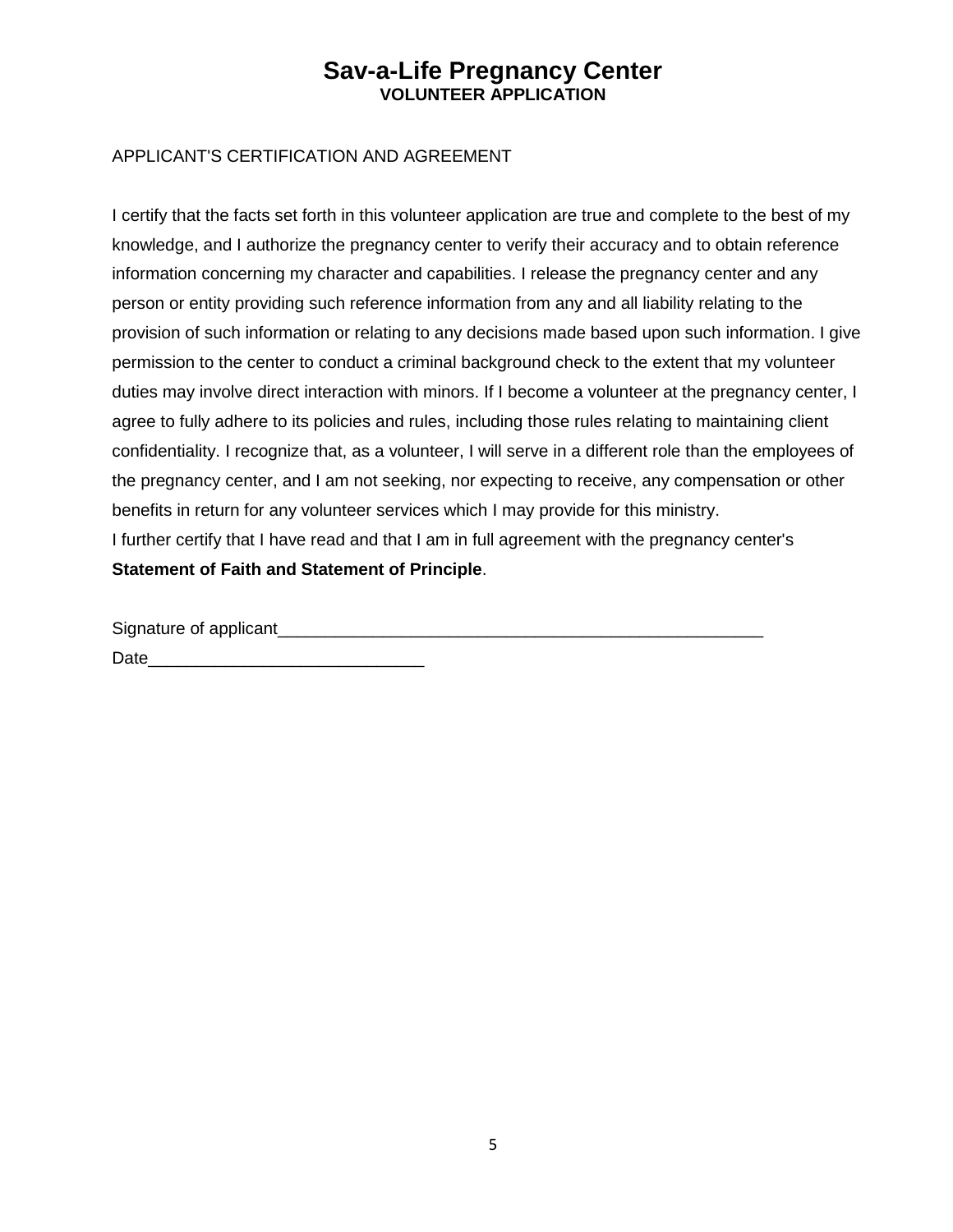#### VOLUNTEER ACKNOWLEDGEMENT AND PLEDGE

I acknowledge that Sav-A-Life Pregnancy Center is a Christian ministry which requires that all volunteers subscribe to its **Statement of Faith and Statement of Principle** and which further requires that all volunteers uphold Christian morals and standards within their daily lives.

Accordingly, I pledge as follows:

1. I have accepted Jesus Christ as my personal Savior and Lord.

2. I have read this Statement of Faith of Sav-A-Life Pregnancy Center, and I am in full agreement.

3. During the time I am a volunteer at Sav-A-Life, I agree to regularly attend a Christian church.

4. During the time I am employed with Sav-A-Life, I will consistently seek to live my life in a way that upholds Christian morals and standards.

5. Recognizing the commands of the Bible and the fact that this ministry is committed to proclaiming a message of sexual abstinence, I will, while a volunteer at Sav-A-Life, refrain from engaging in any sexual relationships outside the bonds of Christian marriage.

6. I believe in the sanctity of human life as taught in the Bible. Therefore, I reject abortion as an acceptable option for any woman facing an unplanned pregnancy, except to save the life of the mother in some cases (e.g. tubal pregnancy).

I also acknowledge that I have read, understand, and agree with Sav-A-Life's Statement of Principle and will at all times uphold it, as well as all policies and procedures established by the Board of Directors.

I accept the responsibility to act as an advocate on behalf of the women to whom I minister; to give accurate information, emotional support, and spiritual guidance.

ALL INFORMATION CONCERNING CLIENTS WILL BE KEPT IN STRICTEST CONFIDENCE, INCLUDING AFTER I LEAVE MY EMPLOYMENT WITH SAV-A-LIFE.

| Signature of applicant_ |  |
|-------------------------|--|
| Date                    |  |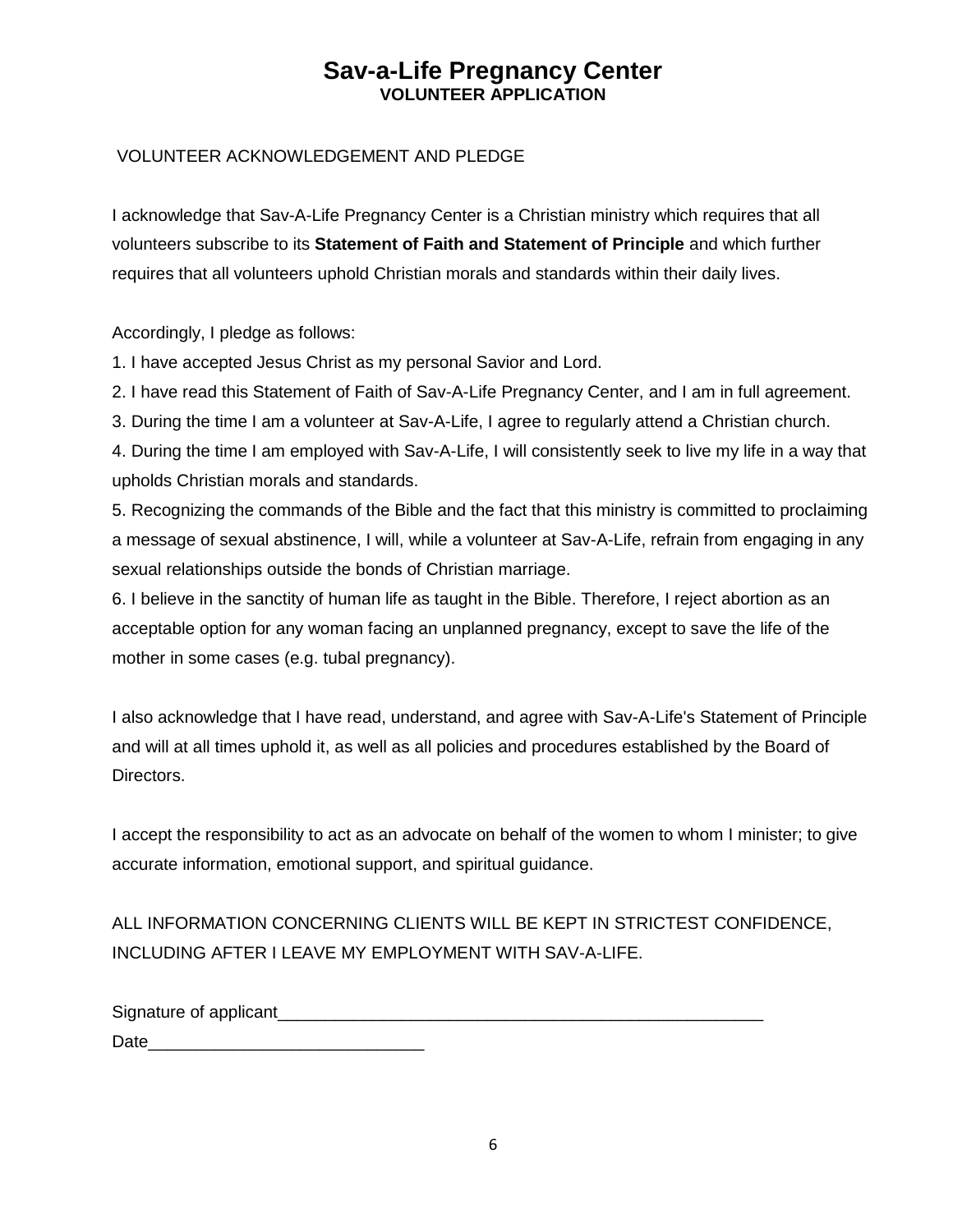#### **SAV-A-LIFE PREGNANCY CENTER STATEMENT OF FAITH**

We believe the Bible to be the inspired, the only infallible, authoritative Word of God. We believe that there is one God, eternally existent in three persons: Father, Son and Holy Spirit. We believe in the deity of our Lord Jesus Christ, in His virgin birth, in His sinless life, in His miracles, in His vicarious and atoning death through his shed blood, in His bodily resurrection, in His ascension to the right hand of the Father, and in His personal return in power and glory. We believe that for the salvation of lost and sinful man, regeneration by the Holy Spirit is absolutely essential, and that salvation is received through faith in Jesus Christ as Savior and Lord, and not as a result of good works. We believe in the present ministry of the Holy Spirit by whose indwelling the Christian is enabled to live a godly life and to perform good works. We believe in the resurrection of both the saved and the lost; they that are saved unto resurrection of life and they that are lost unto the resurrection of damnation. We believe in the spiritual unity of believers in our Lord Jesus Christ.

#### **STATEMENT OF PRINCIPLE**

The pregnancy center is an outreach ministry of Jesus Christ through His church. Therefore, the pregnancy center, embodied in its volunteers, is committed to presenting the Gospel of our Lord to women with crisis pregnancies ñ both in word and in deed. Commensurate with this purpose, those who labor as pregnancy center board members, directors and volunteers are expected to know Christ as their Savior and Lord.

The pregnancy center is committed to providing clients with accurate and complete information about both prenatal development and abortion.

The pregnancy center is committed to integrity in dealing with clients, earning their trust and providing promised information and services. The pregnancy center denounces any form of deception in its corporate advertising or individual conversations with clients.

The pregnancy center is committed to assisting women to carry to term by providing emotional support and practical assistance. Through the provision of God's people and the community at large, women may face the future with hope, and plan constructively for themselves and their babies.

The pregnancy center does not discriminate in providing services because of race, creed, color national origin, age or marital status of its clients.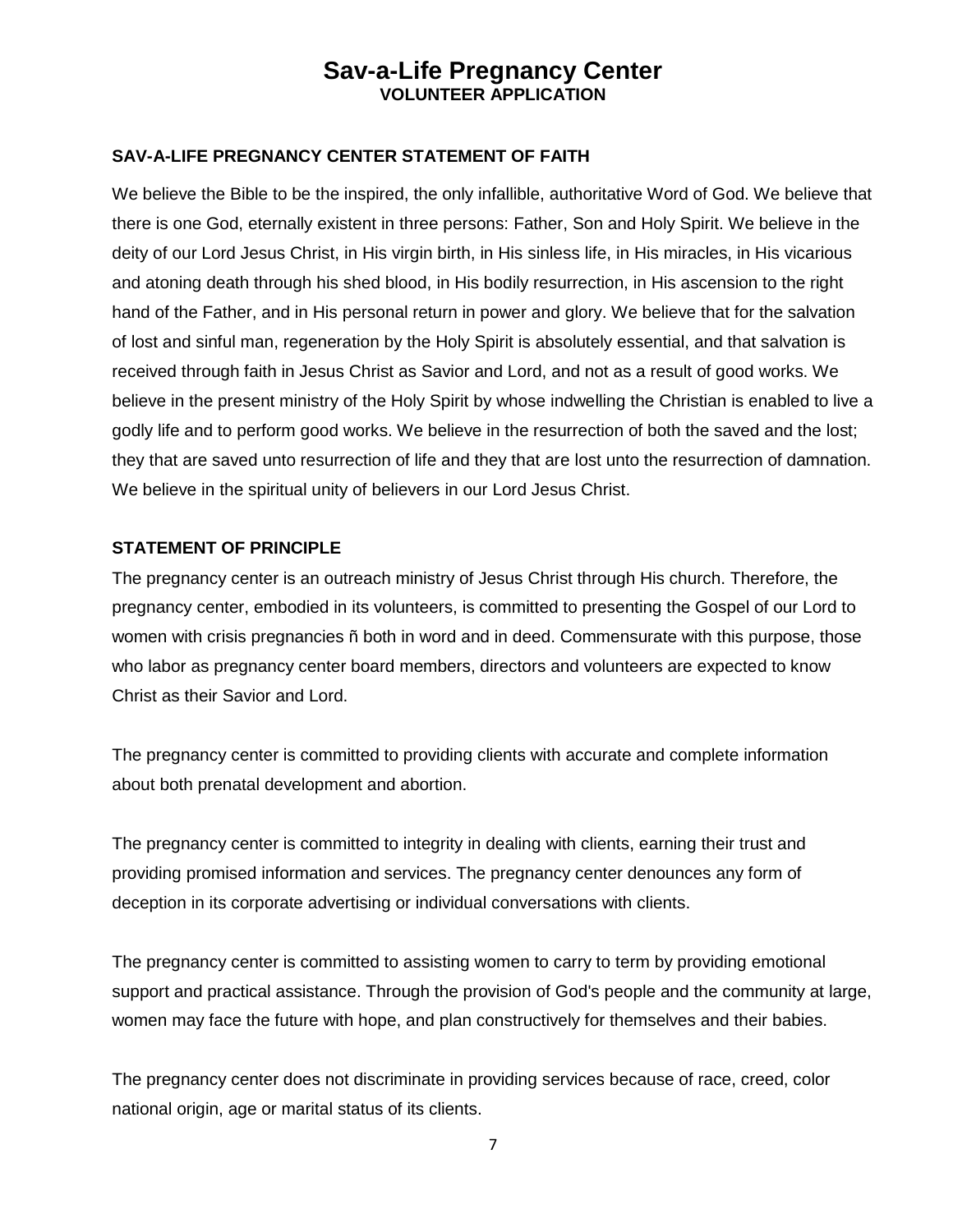The pregnancy center does not recommend, provide, or refer for abortion or abortifacients.

The pregnancy center offers assistance free of charge at all times.

The pregnancy center is committed to creating awareness within the local community of the needs of pregnant women, and of the fact that abortion only compounds human need rather than resolving it.

The pregnancy center does not recommend, provide, or refer single women for contraceptives. (Married women seeking contraceptive information should be urged to seek counsel, along with their husbands, from their pastor or physician.)

The pregnancy center recognizes the validity of adoption as one alternative to abortion, but is not biased toward adoption when compared of other life-saving alternatives. Centers are independent of adoption agencies, relating to them in the same manner as to other helpful referral sources.

Pregnancy centers receive no payment of any kind from these agencies, do not enter into contractual relationships with them, and do not share combined office space. Adoption agencies are not established under the auspices of centers. Pregnancy centers neither initiate nor facilitate independent adoptions, though they may refer for independent adoptions in states where it is legal.